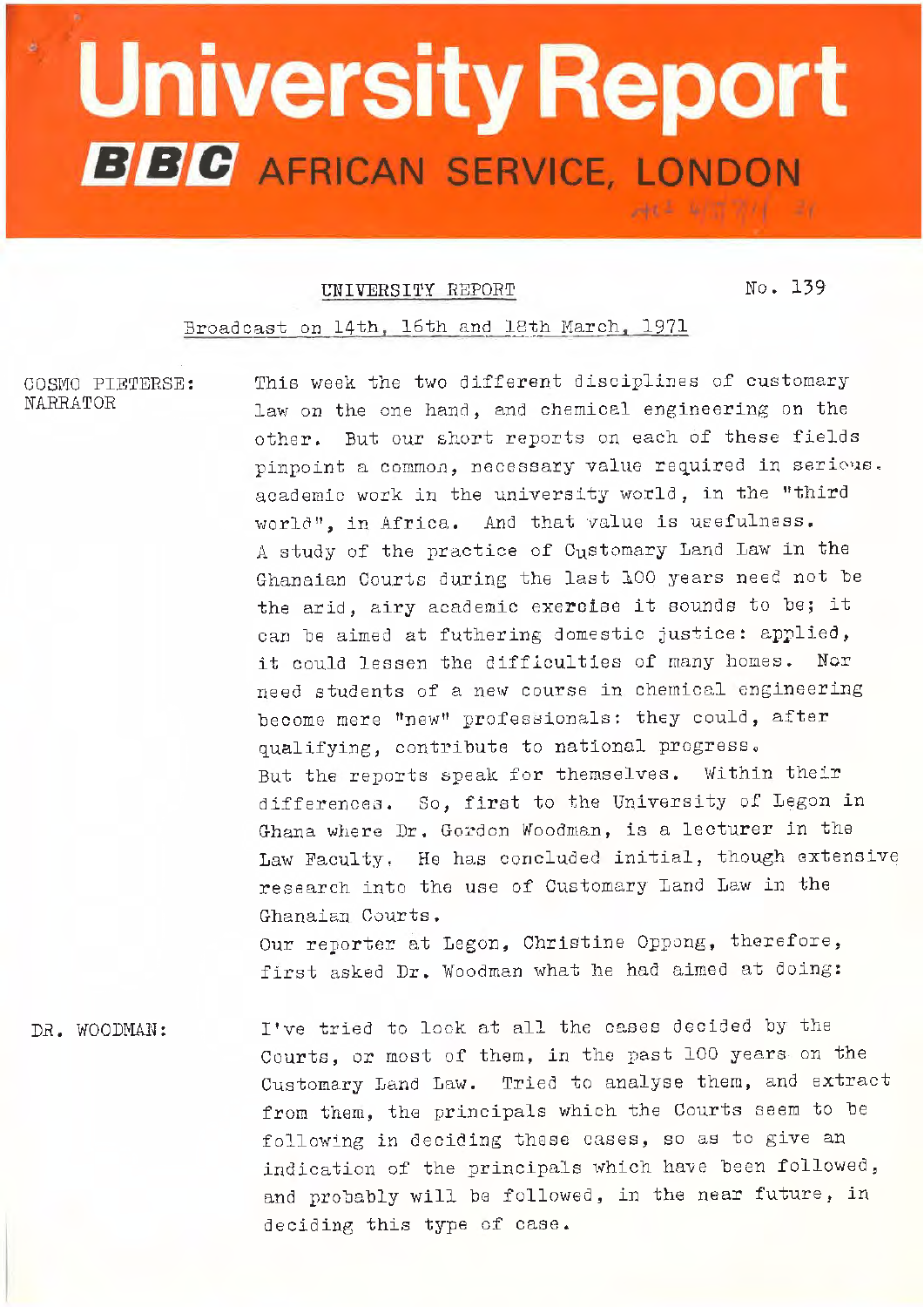COSMO PIETERSE: NARRATOR:

Dr. Gordon Woodman on the aims and methods of recent research into Customary Land Law as applied in the Law Courts of Ghana. This research had dug chiefly in the records of court proceedings; only where certain types of cases had not been decided by the Courts, the works of sociologists were read as supplementary sources Christine Oppong next asked Dr. Woodman about the changes revealed in Ghanaian Customary Land Law, by the survey of the last 100 years.

DR. WOODMAN: There've been a great number of changes, and it would take a long time to list them all. It's interesting that Customary Iaw has shown itself very virile in adapting to the new conditions that have come about in Ghana, possibly one could mention one or two points. One finds that nowadays a great deal of property is held by individuals, whereas, in the past it would very often have been invested in groups, families, stools and corporate persons like that. This has required a number of adaptations in the Customary Law. For example, it's been necessary to develop, virtually from scratch, an entire system of inheritance, inheritance of private property that is. Because in the old days when property was held mainly by families, there was no problem of the owner dying. Nowadays when property is held by individuals it's necessary to have a law of inheritance to decide what happens to the property when he dies. And the Customary Law has developed and adapted and found principals to meet this type of problem. Then again, there are new devices like written documents In the old system of Customary Law writing was not knowr, and was not made use of. Nowadays documents are used, people are used to using then, even in Customary Law

> rules as to whendocuments should be used, what their significance is, who should execute them, and so on.

situations, and Customary Law has adapted to formulate

CHRISTINE OPPONG: To what kinds of practical use might your work be put?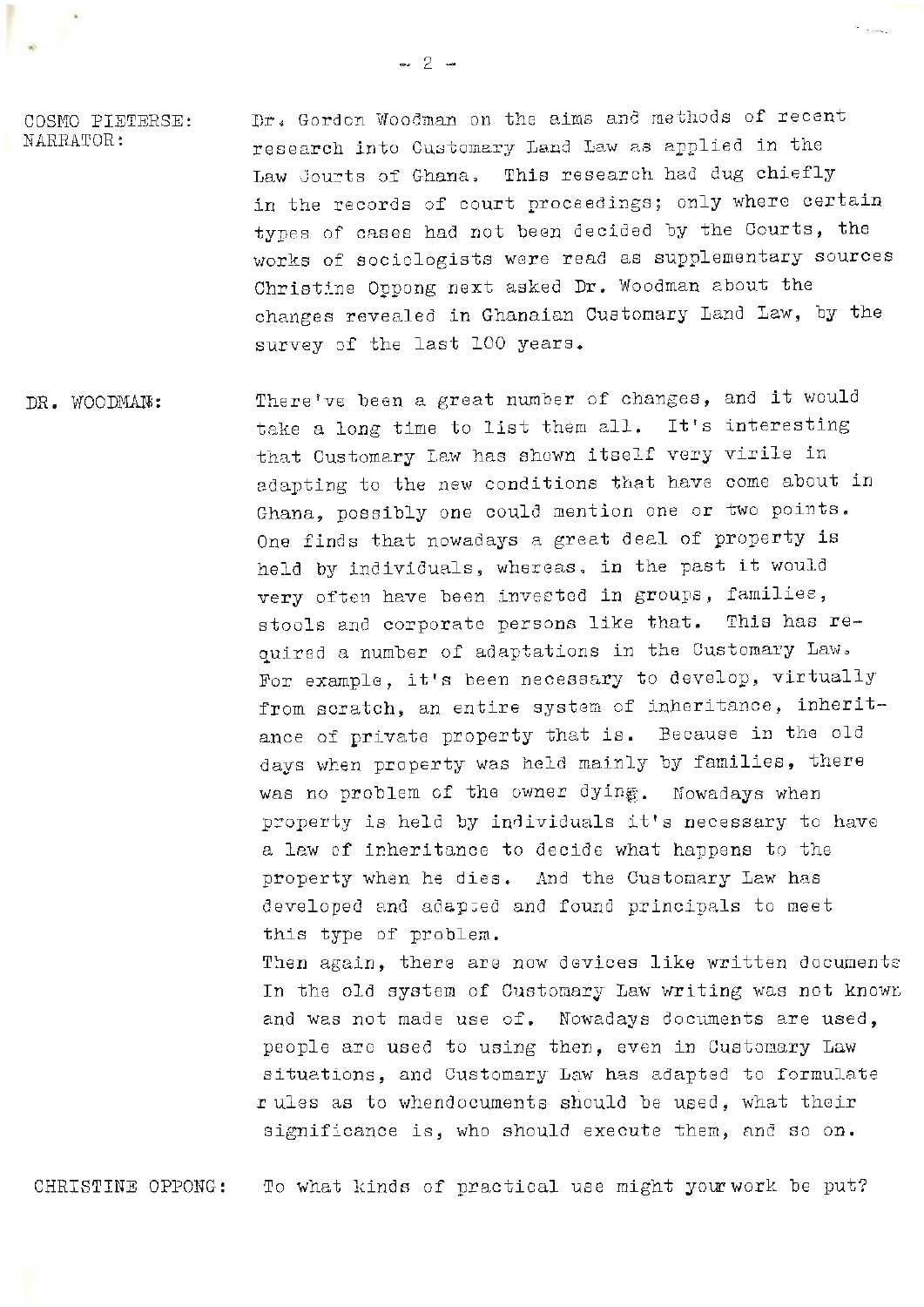DR. WOODMAN:

I hope that it may be of some use, firstly, to the legal profesion in indicating to members of the profession what are the principals which the Courts have followed so far. A Lawyer for example, who is advising a client whether to go to Court or not, needs to be able to tell him what the probable decision will be, and if one knows what decisions have been given in the past, then that may be of assistance. Then on a wider basis. I think the work might be made use of by those who are interested in evaluating the law as applied in the Courts, and possibly in changing it. If for example, the Legislator decides that the system of land-tenure may be in need of reform, then it would be useful to know as a starting point, what are the principles enforced by the Courts new, before setting out to change them.

- What are some of the kinds of reforms you envisage might CHRISTINE CPPONG: occur in the near future?
- It's very difficult to predict what changes the Legis-DR. WOODMAN: lator might decide to make. There are various policies, many of them conflicting, struggling for acceptance, T think: the preservation of Chieftancy<br>the reduction in the influence of the Chief's, changes in the system of inheritance, and suchlike. I think that if the development is left to the Courts one can see certain lines of evolution which will probably be continued. For example, the Courts over the past ten years have started to work out principles which will provide for the maintenance of widows and children when the husband or father dies leaving property. This has just started to develop, and one could anticipate that if the Courts are left to develop this, they would develop it along tertain lines. But what the Legislator would-decide to do I don't know, this is more a matter of political choice, and it is difficult to anticipate.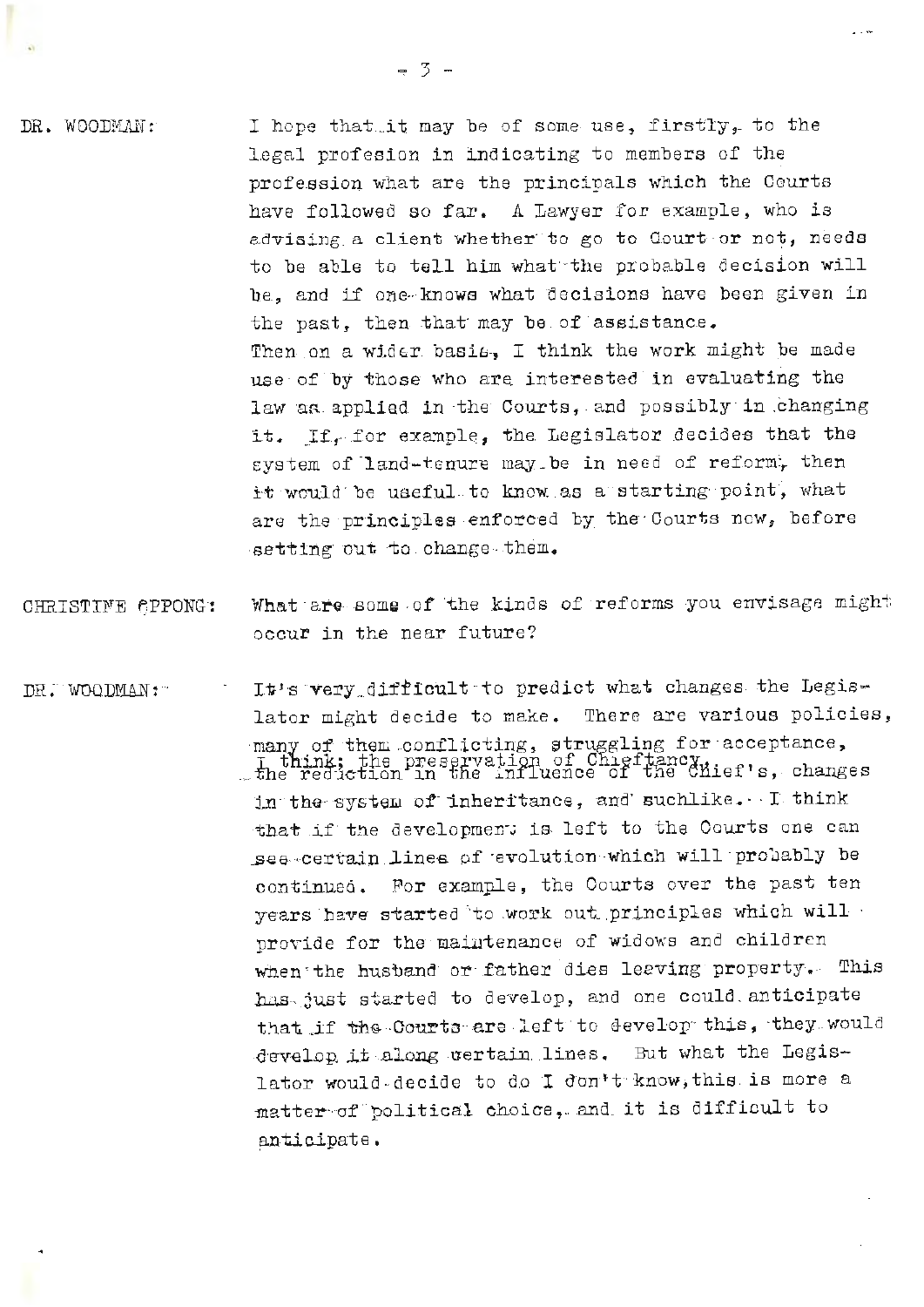- CHRISTINE OPPONG: Would you like to say a little about the matrilineal system of inheritance current amongst a large part of the Ghanaian population which would show how important your last comment was about the status of widows and orphans.
- DR. WOODMAN: The Courts have established, and they follow this principal quite clearly, I don't think there is much chance of them departing from the principle in theory, that among the Akan peoples, and perhaps certain others, when a person dies his property is inherited by his matrilineal family - a group consisting of matrilineal relatives. This was the traditional system in the Courts that accepted it, and they continue to apply it today. This means of course, in the case of a man, his children and his wives do not belong to the group that initially inherits. But I understand that this has come under a lot of criticism and the desirability of it has been hotly debated over the past few decades. It's in this connection, I think, that this development by the Courts is particulary interesting. The Courts

are now saying that the matrilineal family must use this property to look after the widow or widows and children of the deceased man. If this develops much further then a situation may be reached where the entire property is being used for the benefit of the widows and children. So by a rather round- about way, the system of matrilineal inheritance would have been quite radically altered to be a different type of inheritance.

COSMO PIETERSE: Dr. Gordon Woodman, Lecturer in Law at Legon, Ghana, talking to Christine Oppong. And a tangible result of Dr. Woodman's research is a book, which he hopes will be published during this year.

> Next, on to Ife, in Nigeria. Recently we reported on a relatively young department at Ife University,the Department of Chemical Engineering. Senior Lecturer in the department, Dr. Bayo Sanni, now speaks to our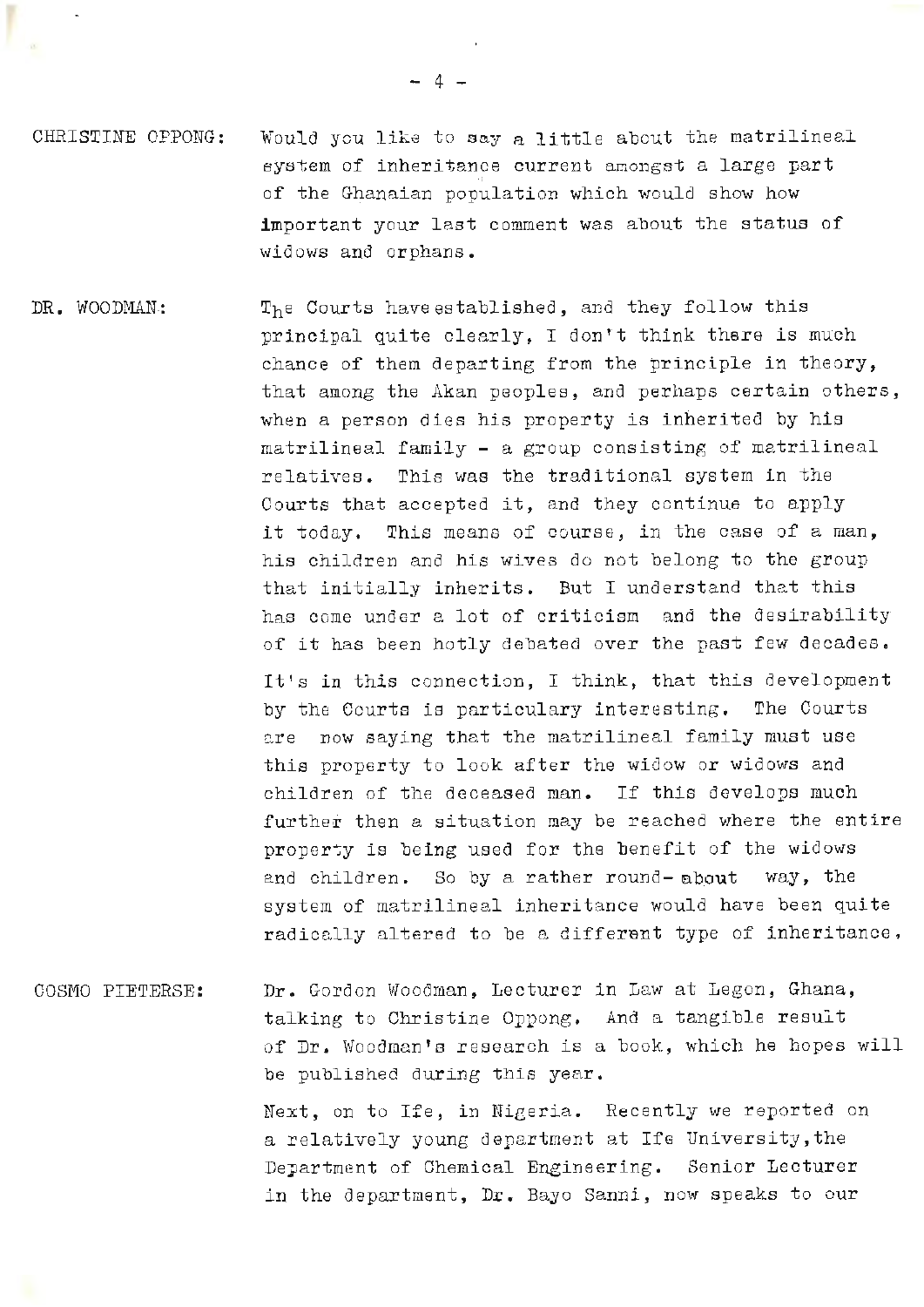COSMO PIETER.SE  $($  CONT'D.) reporter in Ife, Akin Euba, about some more aspects of· is new venture which started in 1968.

> The course in Chemical Engineering at Ife lasts for four years. In its initial year, the course had taken eighteen students, all of whom have proceeded to the second year. Dr. Sanni himself has described the state of industry in Nigeria as unfortunately weak. Much industrial produce has to be importea. This background of industrial under-development prompted Akin Euba's next question to Dr. Sanni.

AKIN EUBA: The Federal Military Government of Nigeria recently announced a four year development plan, which includes projects for a chemical industry, an iron and steel industry and a fertiliser industry. Why are these industries of major importance to Nigeria at this time?

**DR.** SANNI: One can start first by talking about the iron and steel industry. Iron and steel industry, in fact, forms the back-bone of the economic progress of any country, because no matter what you want to do, you need steel. This is, in fact, why we were in trouble during the last Civil War, because we had to import all the things we needed, all the machinery we needed had to be imported, Because we haven't got an iron and steel industry we cannot manufacture anything in this country. If we want to manufacture automobiles or cars, we have to import the parts before we can manufacture them, but if we could get this steel made in Nigeria we could make so many things.

> There have been arguments that maybe we haven't got the marketing in Nigeria now for an iron and steel industry, because iron and steel industry is a very very heavy industry, it requires a large sum of money, and also, you cannot have a small iron and steel industry. Most iron and steel industries are very big and, therefore, you have to have a market for it. What I would say for this, is that there are so many countries in Africa,

- 5 -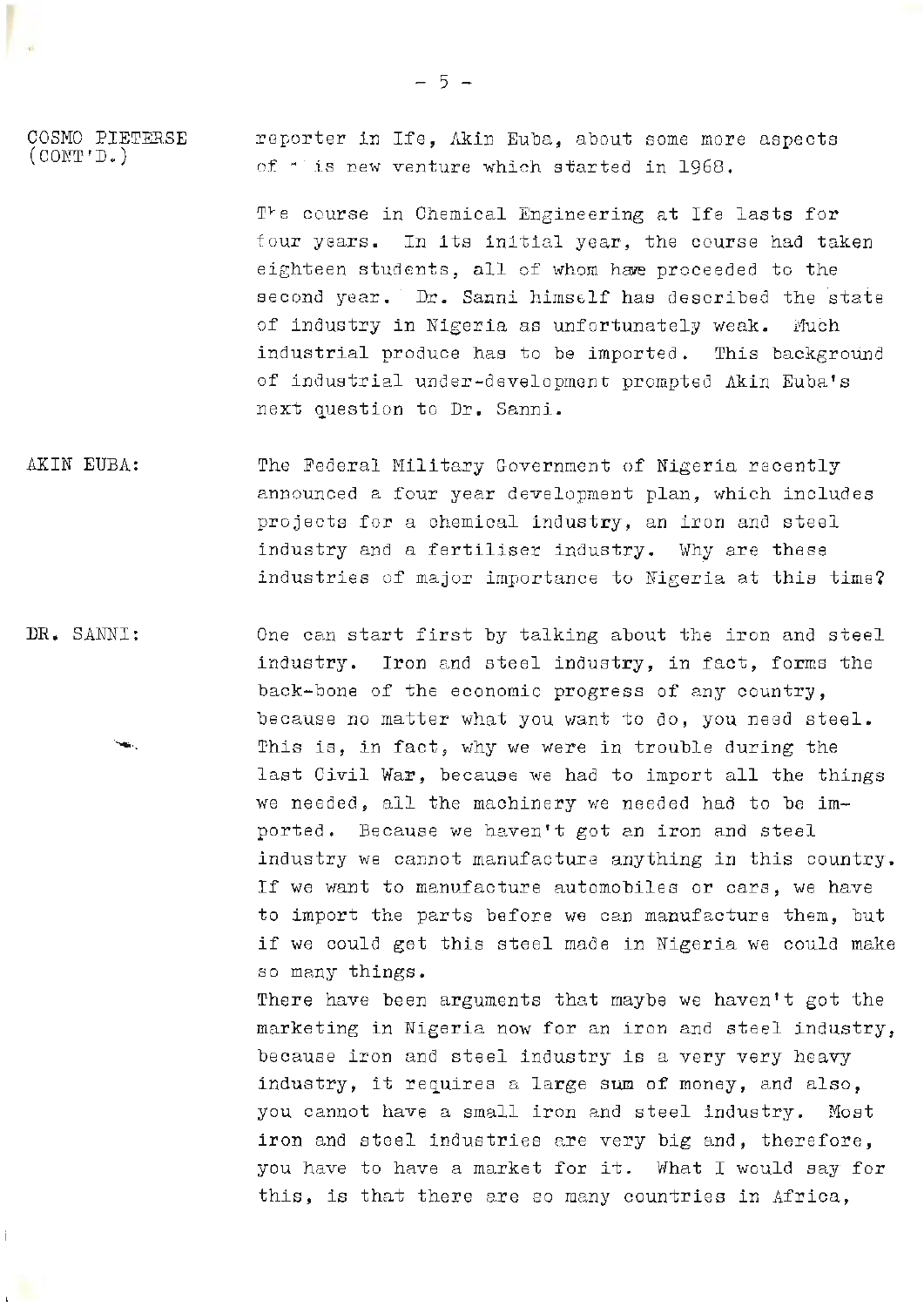DR. SANNI: CONT'D.

our neighbouring countries in West Africa that haven't got an iron and steel industry, they import the steel and we think that we would be able to manufacture it here in Nigeria and be able to then send it abroad.

Then the next one is the fertiliser industry. Nigeria is an agricultural country; the type of agriculture our fore fathers have been doing is not competitive enough, we have to do the modern agriculture, and to do this we need fertilisers. We are very lucky in Africa, our lands are fertile, but with time we will probably find this land will be no longer fertile. What we'll have to do is to use fertiliser and, therefore, in fact, the fertiliser industry as far as I am concerned, should be the first priority in this country.

Apart from the fertiliser industry there are other industries that would be an off-shoot of this fertiliser industry. So once you start a fertiliser industry you have other small industries which would come in and, in fact, would be the start of the industrialisation of this country.

AKIN EUBA: What can Ife do to contribute to the realization of Nigeria's four year development plan?

DR. SANNI: Ife can do a lot and, in fact, has started doing a lot. It is the first time in the history of Nigeria where the university starts thinking about the local people; start thinking of what would be the usefulness of our education; start thinking of the society as a whole when they are actually preparing a curriculum. I think this is the first time it has ever happened in this country. In fact, at Ife now, in the Faculty of Technology, which has just been set up, we are thinking of starting to manufacture certain things like, canning our tomatoes, fruit juice and, in fact, having some plants here in the university, whereby, we can encourage local people to come in and test whatever things they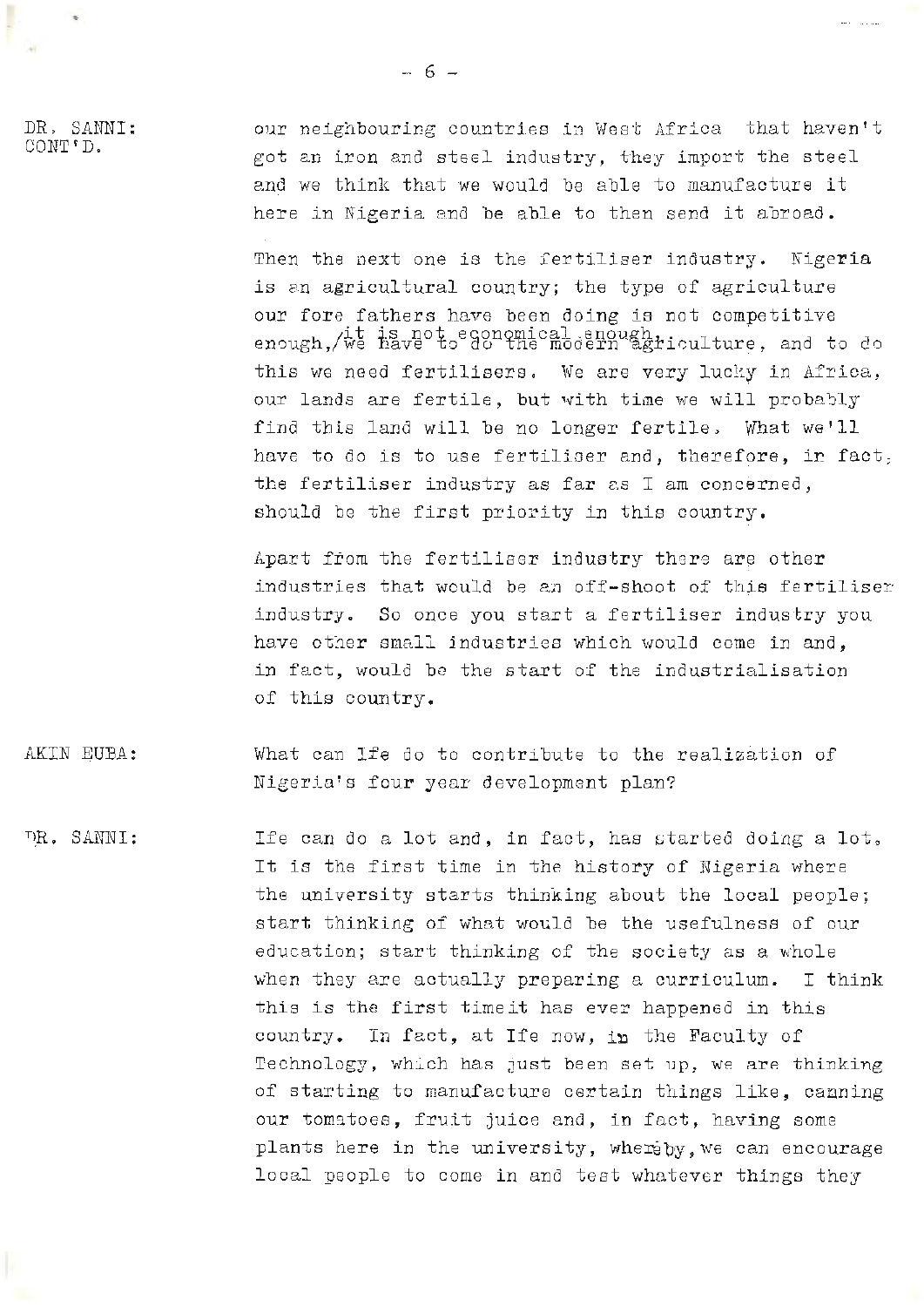:OR SANNI: CONT'D.

have to test so that, in fact, this will help them to . . start very small businesses here and there. This is the. way we are helping the four year plan - called the four year development plan - which is for the whole sociaty, and this is apart from just increasing the capacity to earn. Apart from that what we want to increase in the country is the education and we think the University of Ife is serving this. The position of the University of Ife, where it is aituated, is a very good place because we are really right in the rural arwa, and we have been able to go right into/ $t_{\text{total}}^{\text{the}}$  area whereby we can actually talk to the people, tell them of the things we find in our research, in the Faculty of Technology, and probably put this to use immediately. We feel that whatever we do here in the Faculty of Technology should be related to our society.

- COMSO PIETERSE:.. Dr. Bayo Sanni on the relationship between the university and the local population, and the need for a relatedness between a technology and the society it should serve. And finally, in the connection, Akin Euba asked Dr. Sanni about one of the Lepartment of Chemical Engineering research projects. Research in the field of natural gas - why are they doing it?
- DR. SANNI; So far we are only planning this because this is a very young department, it is only two years old, we have very few members of staff. We have been thinking about this, we know we have gas now in the country, in fact, a million cubic feet is being burnt, and we just thought, that rather than waste this we might be able to gat chemicals out of it. I mean this ic nothing new related to the modern world. So we don't see why we can't do this ln the country. But right now we thought that when we get more staff in the department we might be able to develop research in this field, and we know, in fact, it will work, we know we can get support for it, and we know that the University of Ife is very interested in this too. The university staff are very enthusiastic